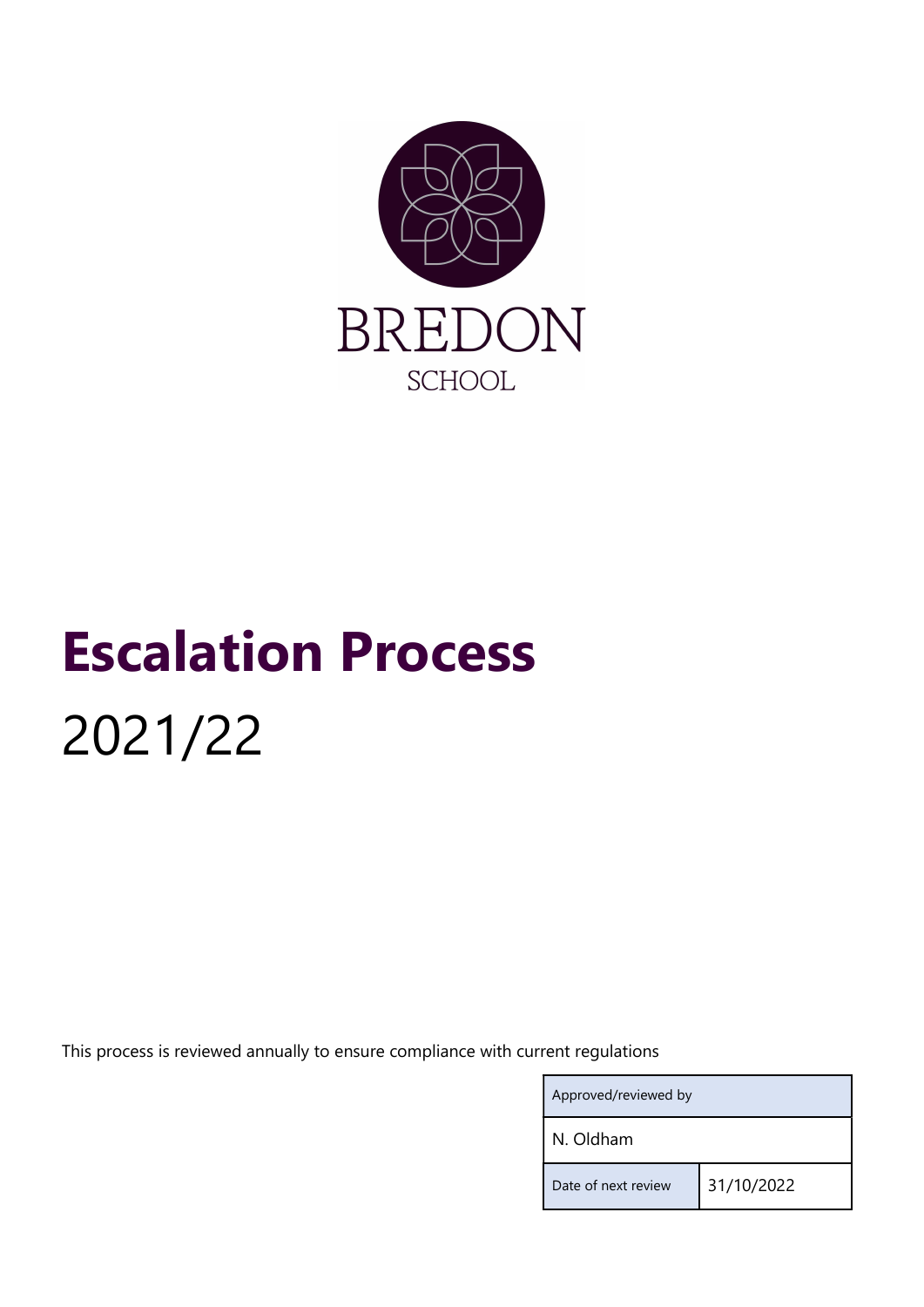#### Purpose of the process

To confirm the main duties and responsibilities to be escalated should the head of centre, or a member of the senior leadership team with oversight of examination administration, be absent.

## Before examinations (Planning)

In the event of the absence of the head of centre or the member of senior leadership with oversight of examination administration, responsibility for implementing JCQ regulations and requirements relating to activity prior to examinations will be escalated to the Senior Deputy Head with the support of the Director of Learning Development.

To support understanding of the regulations and requirements, the following JCQ publications will be referenced:

- General Regulations for Approved Centres
- Instructions for conducting examinations
- Access Arrangements and Reasonable Adjustments
- Instructions for conducting coursework
- Instructions for conducting non-examination assessments
- Suspected Malpractice Policies and Procedures
- A guide to the special consideration process

#### Main duties and responsibilities relate to:

- Centre status
- **•** Confidentiality
- Communication
- Recruitment, selection and training of staff
- Internal governance arrangements
- Delivery of qualifications
- Public liability
- Conflicts of interest
- Controlled assessments, coursework and non-examination assessments
- Security of assessment materials
- National Centre Number Register
- Centre inspections
	- Additional JCQ publication for reference:
		- o Centre Inspection Service Changes
- **•** Policies

Specific JCQ publications for reference:

- o General Regulations for Approved Centres (section 5)
- o Instructions for conducting examinations (section 25)
- o Access Arrangements and Reasonable Adjustments (section 5)
- Personal data, freedom of information and copyright
	- Additional JCQ publication for reference:
		- o Information for candidates Privacy Notice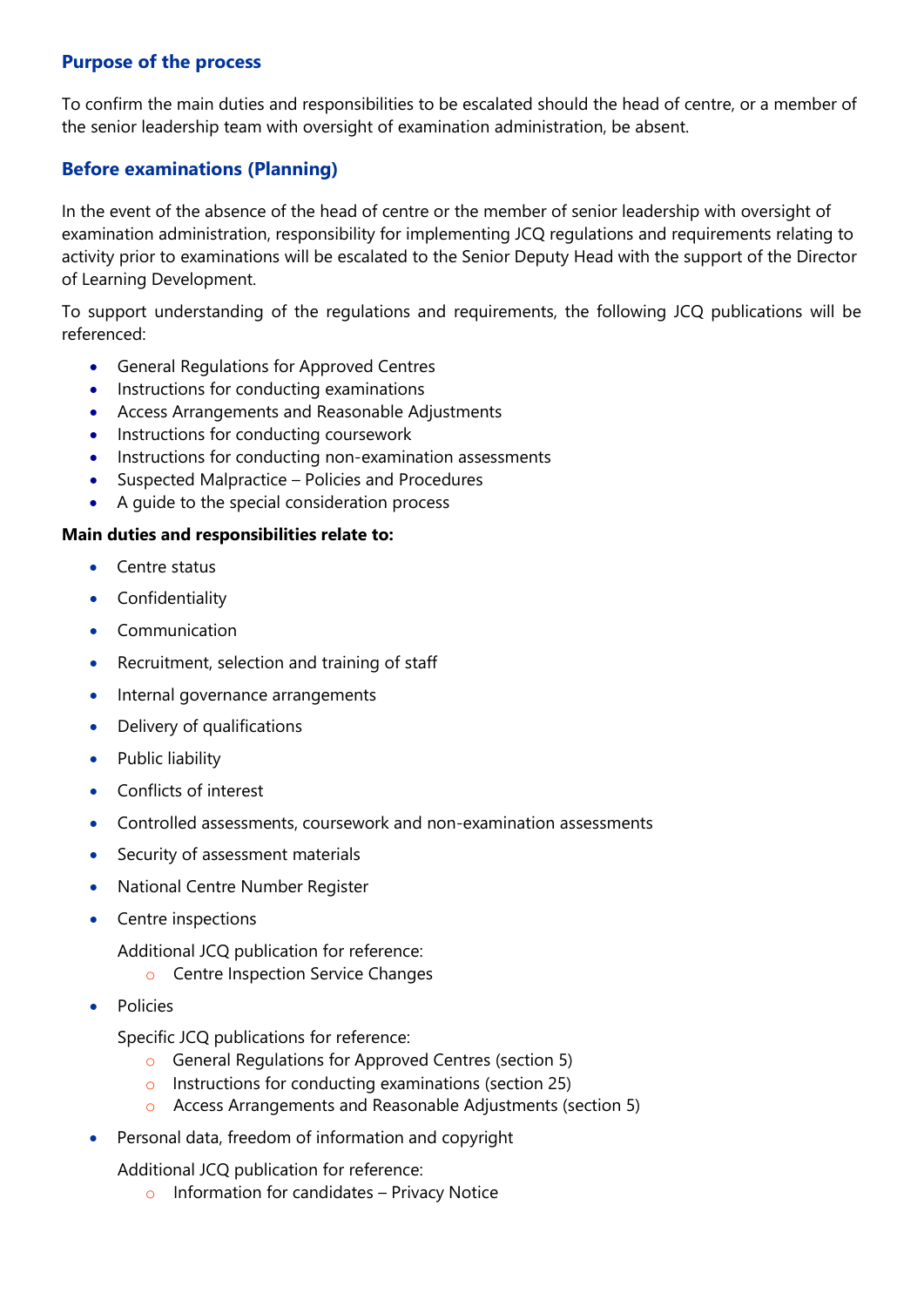The Deputy Head Academic in the absence of the EO would fulfil the roles and responsibilities needed to ensure the effective delivery of the examinations.

In the absence of the Deputy Head Academic, the Senior Deputy Head with the support of the Director of Learning Development would fulfil the role.

## Before examinations (Entries and Pre-exams)

In the event of the absence of the head of centre or the member of senior leadership with oversight of examination administration, responsibility for implementing JCQ regulations and requirements relating to entries and exam preparation will be escalated to the Senior Deputy Head with the support of the Director of Learning Development.

To support understanding of the regulations and requirements, sections of relevant JCQ publications will be specifically referenced including:

- General Regulations for Approved Centres (section 5)
- Instructions for conducting examinations (sections 1-15)
- Access Arrangements and Reasonable Adjustments (sections 6-8)

### Main duties and responsibilities relate to:

- Access arrangements and reasonable adjustments
- Entries

Additional JCQ publications for reference:

- $\circ$  Key dates in the examination cycle
- o Guidance Notes for Transferred Candidates
- o Alternative Site guidance notes
- o Guidance notes for overnight supervision of candidates with a timetable variation
- Centre assessed work

Additional JCQ publication for reference:

- o Guidance Notes Centre Consortium Arrangements
- Candidate information

Additional JCQ publications for reference:

- o Information for candidates documents
- o Exam Room Posters

## During examinations (Exam time)

In the event of the absence of the head of centre or the member of senior leadership with oversight of examination administration, responsibility for implementing JCQ regulations and requirements relating to during exam time will be escalated to the Senior Deputy Head with the support of the Director of Learning Development.

To support understanding of the regulations and requirements, sections of relevant JCQ publications will be specifically referenced including:

- General Regulations for Approved Centres (sections 3, 5)
- Instructions for conducting examinations (sections 16-30)
- Access Arrangements and Reasonable Adjustments (section 8)
- A guide to the special consideration process (sections 2-7)